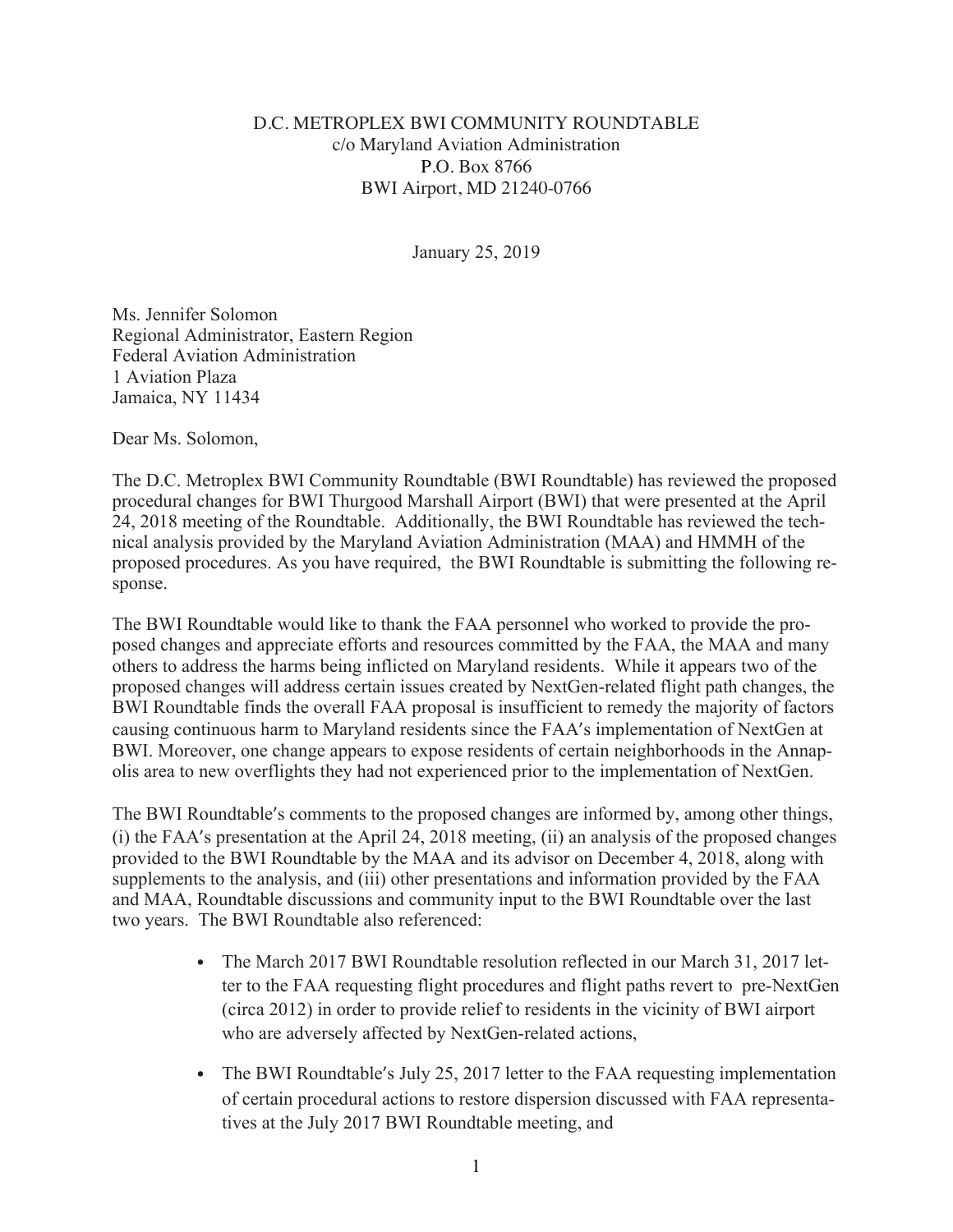• The BWI Roundtable's September 8, 2017 letter to the FAA identifying and requesting relief from three problematic conditions: flight path changes, low altitude aircraft and concentrated flight paths.

## FAA-Proposed Departure Changes

- 1. Modification of TERPZ procedure (westbound departures) to return aircraft flight paths closer to pre-Metroplex historical locations.
- 2. Creation of new LINSE procedure (westbound departures) to better distribute departures over pre-Metroplex historical locations.
- 3. Adjustments to CONLE and FIXET procedures (southbound departures) to meet FAA design criteria.
- 4. Shifting of low altitude overflights (T Routes) to de-conflict from departures.
- 5. "Climb Via" capability added to all procedures.

# FAA-Proposed Arrival Changes

- 1. Modification of ANTHM and TRISH procedures (arrivals from west and north) to adjust downwind leg for Runway 28 and address design criteria issues.
- 2. Modification of MIIDY procedure (arrivals from southeast) to adjust base leg for Runway 28 and address design criteria issues.

# BWI Roundtable Response to the Proposed Departure Changes:

- *1. Modification of TERPZ procedure (westbound departures) to return aircraft flight paths closer to pre-Metroplex historical locations.*
- *2. Creation of new LINSE procedure (westbound departures) to better distribute departures over pre-Metroplex historical locations.*

As proposed, these appear to be a step towards returning flight paths for westbound departures to the status quo ante, which the BWI Roundtable has continually requested. According to the information provided to the BWI Roundtable, the proposed procedures shift flights closer to their historical locations and attempt to distribute flight operations over a larger area by splitting the TERPZ departure procedure into a new modified TERPZ procedure and a new LINSE procedure. Additionally, the BWI Roundtable has been advised the proposal could potentially bring some departing flights over Howard County into compliance with the existing Noise Abatement Plans.

While increasing the distribution of some flights, this is not a re-creation of the dispersion of flights that was acceptable to the regional community prior to the flawed design and implementation of NextGen at BWI. Despite these changes, flights will continue to be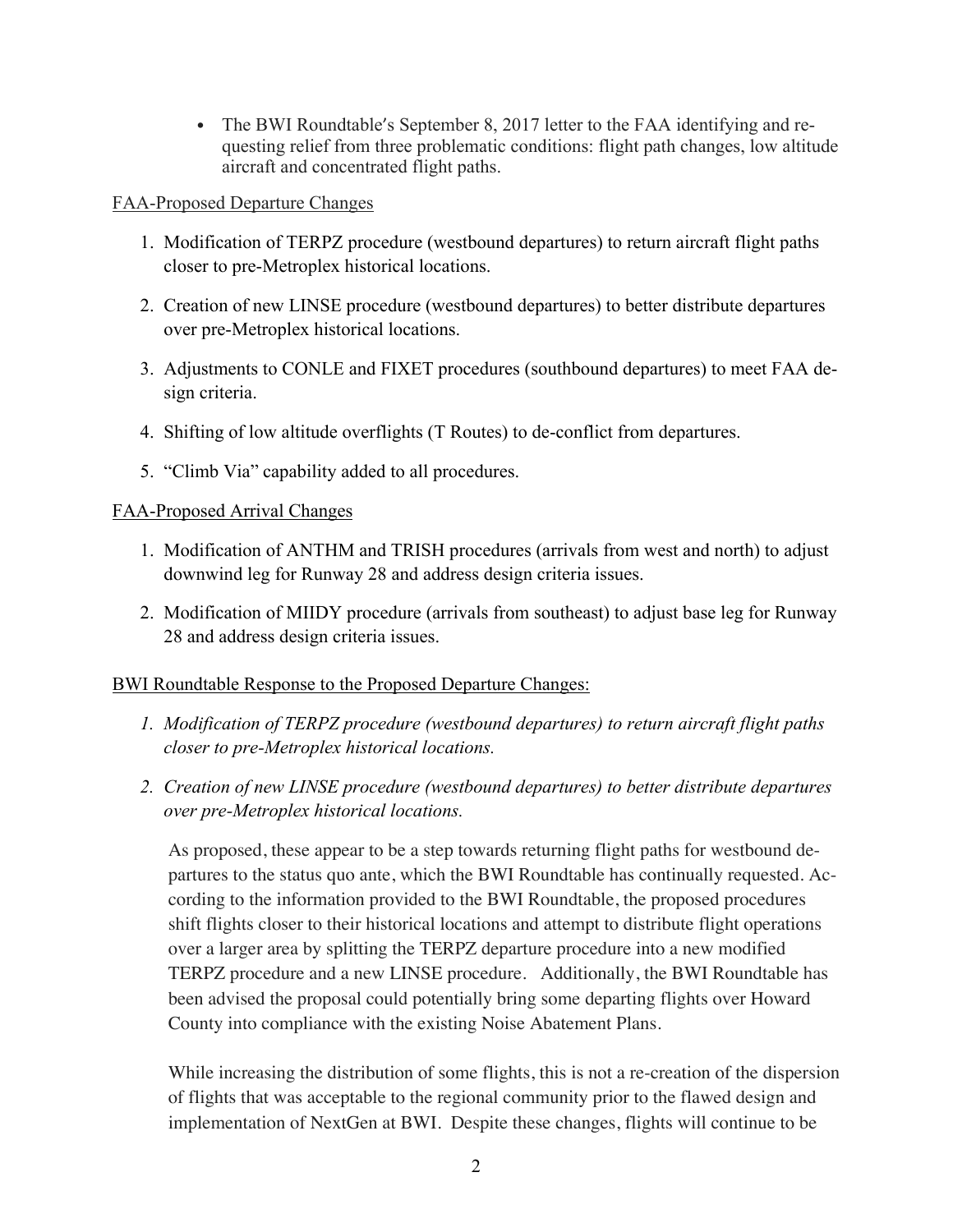unacceptably concentrated. The FAA must continue to work to increase dispersion so that it resembles the status quo at BWI before NextGen.

# *3. Adjustments to CONLE and FIXET procedures (southbound departures) to meet FAA design criteria.*

As proposed, the shift of CONLE departures over the Annapolis peninsula is unacceptable and detrimental and will increase noise in areas already burdened by the noise of concentrated arriving aircraft. The BWI Roundtable suggests that the FAA waive the design criteria in this instance to retain the current STABL waypoint.

#### *4. Shifting of low altitude overflights (T-Routes) to de-conflict from departures.*

The BWI Roundtable appreciates the FAA's proposal to shift some low-altitude overflights around BWI in an effort to potentially increase the altitudes of BWI departure aircraft and allow for the addition of "Climb Via" capability to departure procedures. The proposed creation of T-Route 356 (T356) as highlighted in the FAA's April 24, 2018 presentation could potentially raise the maximum altitudes of BWI Runway 33L and 33R departures and minimize instances of aircraft level offs. As such, this could result in decreased noise levels associated with these departure flight paths and represents a step towards increasing aircraft altitudes which the BWI Roundtable has continually requested.

However, the BWI Roundtable does not understand the full benefits of creating T-Routes and the addition of "Climb-Via" capability highlighted by the FAA as proposed that would facilitate further increases to the altitudes of departures from other BWI runways or allow for increases in the altitudes of BWI arrivals. The BWI Roundtable's interpretation of the technical analyses of simulated aircraft departure and arrival altitudes associated with the FAA's proposal does not support a conclusion that aircraft departure or arrival altitudes overall will be higher as a result of the creation of T-Routes or the addition of "Climb Via" capability to BWI departure procedures. For example, technical analysis of a sample of pre-Metroplex 2012 flight tracks showed the average altitude of all BWI jet departure aircraft crossing the US Route 29 corridor was calculated to be approximately 7,440 feet above Mean Sea Level (MSL), where a 2017 post-Metroplex sample of BWI jet departure operations modified to reflect utilization of the FAA's proposed procedures crossed the US Route 29 corridor at approximately 7,247 feet MSL. This represents a decrease in altitude of approximately 192 feet with the FAA's proposal relative to jet departure aircraft altitudes along this same corridor prior to the implementation of the D.C. Metroplex. Similarly, a proposed decrease in average jet altitudes of 1,371 feet, compared to post-Metroplex 2017 jet departure operations, was also calculated at the navigational point "RAISN."

These potential decreases in departure aircraft altitudes are contrary to information presented by the FAA on April 24, 2018, which indicated departure aircraft may be higher with the implementation of T-Routes and the addition of "Climb-Via" capability, and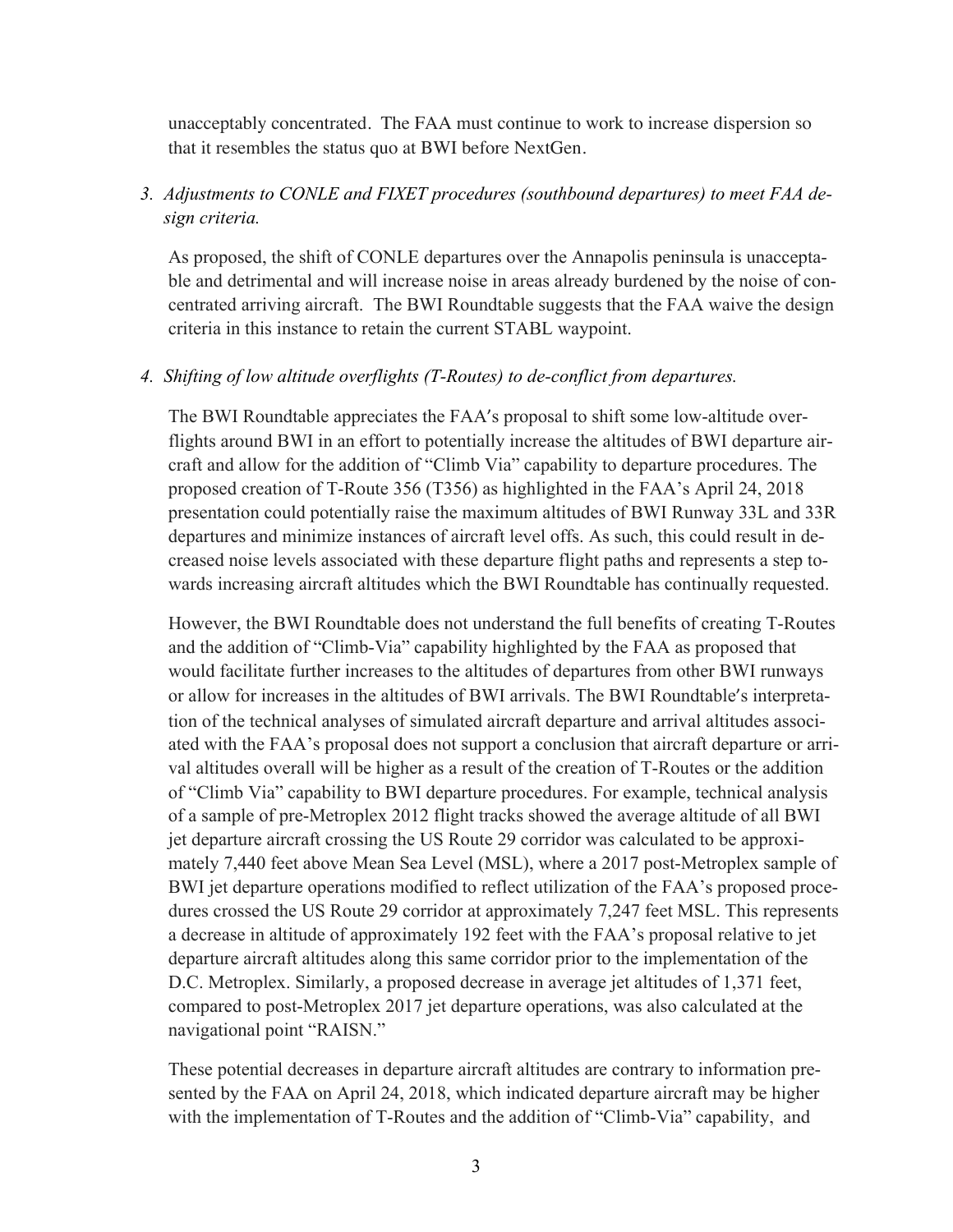also appear to be in direct opposition to the BWI Roundtable's requests for increased aircraft altitudes. Furthermore, the FAA's proposal does not appear to result in substantive changes to the altitudes or flight paths of BWI arrival aircraft. It is not clear what benefit, if any, the implementation of T-Routes and the addition of "Climb-Via" capability provide in addressing the expressed concerns of the BWI Roundtable regarding arrival aircraft or regarding increasing departure aircraft altitudes outside of those identified for Runway 33L and 33R departures.

Since it appears the addition of "Climb-Via" capability to departure procedures, and the implementation of T-Routes as proposed, are not anticipated to increase departure aircraft altitudes to the extent highlighted by the FAA, and in some cases may actually decrease departure altitudes, the BWI Roundtable requests the FAA clarify why BWI departure and arrival aircraft are not able to fly higher with the FAA's proposed implementation of T-Routes and "Climb-Via" procedures relative to pre- and post-Metroplex BWI operations.

*5. "Climb Via" capability added to all procedures.*

The BWI Roundtable has no comment on these changes.

#### BWI Roundtable Response to the Proposed Arrival Changes:

- *1. Modification of ANTHM and TRISH procedures (arrivals from west and north) to adjust downwind leg for Runway 28 and address design criteria issues.*
- *2. Modification of MIIDY procedure (arrivals from southeast) to adjust base leg for Runway 28 and address design criteria issues.*

It is the understanding of the BWI Roundtable that these changes are not intended to address concerns raised by the BWI Roundtable.

The BWI Roundtable requests that the FAA, at its earliest convenience, provide a detailed implementation timeline of any and all planned procedural changes. The BWI Roundtable strongly encourages the FAA to implement these changes as expeditiously as possible. The BWI Roundtable asks that any substantive change to the FAA's proposed procedures, that are the subject of this letter, will result in additional notification by the FAA to the BWI Roundtable for further community input prior to the FAA implementing those procedures.